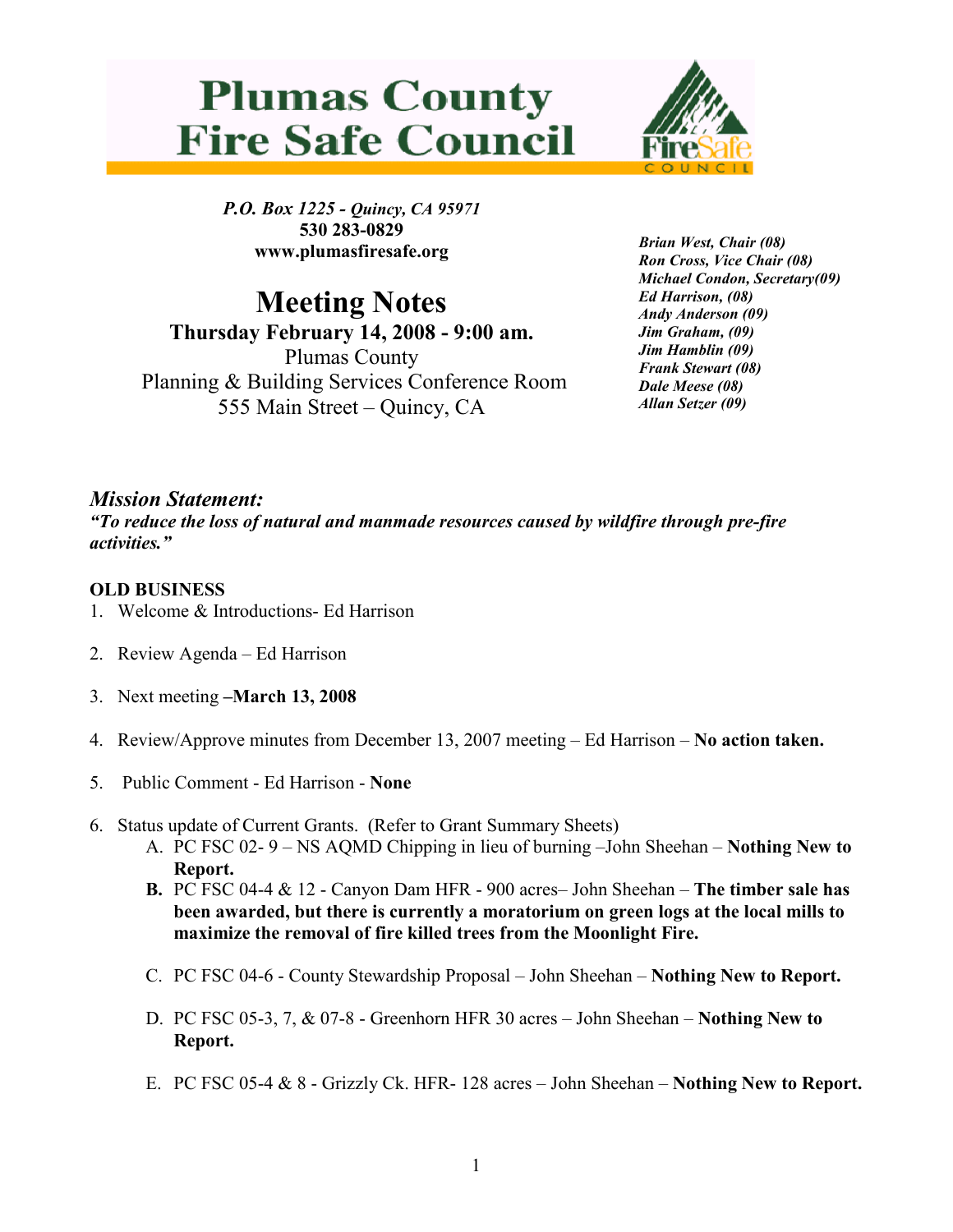- F. PC FSC 03-1, 05-5, 06-2 & 5 Eastern Plumas HFR 175 acres John Sheehan Nothing New to Report.
- G. PC FSC 06-3 & 9 Massack HFR 160 acres -John Sheehan **Mastication treatment is** occurring with three masticators working on the project.
- H. PC FSC 06-4 & 10 Little Grass Valley HFR 111 acres John Sheehan Nothing New to Report.
- I. PC FSC 06-6 La Porte Pines HFR 75 acres John Sheehan Nothing New to Report.
- J. PC FSC 07-1 & 4 Indian Valley HFR-200 acres John Sheehan Plans and efforts to conduct additional outreach to find interested landowner to achieve the 200 acre target. Joe Smailes has been selected as the RPF for this project.
- K. PC FSC 07-2 La Porte Road HFR 100 acres John Sheehan Danielle Banchio, North Valley Resources, has been selected as the RPF for this project.
- L. PC FSC 07-4 PC FSC Council Coordination John Sheehan Work continues with website updates, sharing of firesafe information, press releases & associated grant activities.
- M. PC FSC 07-5 C Road right-of-way planning John Sheehan Danielle Banchio, North Valley Resources, has been selected as the RPF for this project.
- N. PC FSC 07-6 Taylorsville HFR 30 acres John Sheehan Joe Smailes has been selected as the RPF for this project.
- O. PC FSC 07-7 C Road HFR 40 acres John Sheehan Nothing New to Report.
- P. PC FSC 07-9 Elderly/Disabled Defensible Space John Sheehan Nothing New to Report.
- Q. PC FSC 07-10 Educational & Publications Sierra Nevada Conservancy John Sheehan A committee is being formed to develop a Fire Safe Tabloid, educational workshops, and recommendations for purchasing of publication materials.
- 7. Status update of proposed Grant Proposals.
	- A. PC FSC HFR Competitive Grant Sierra Nevada Conservancy John Sheehan Nothing New to Report.
	- B. PC FSC Coordination PC BoS title III John Sheehan **Board of Supervisors expected** to make a decision on 3/11/07.
	- C. PC FSC HFR Project Development PC BoS title III John Sheehan Board of Supervisors expected to make a decision on 3/11/07.
	- D. PC FSC Coordination CA FSC- NFP /SNC John Sheehan –Submitted on 2/14/07
	- E. PC FSC Public Education Defensible Space– CA FSC- NFP John Sheehan Submitted on 2/14/07
	- F. PC FSC HFR- Gold Mtn.2008 Mastication John Sheehan Submitted on 2/14/07